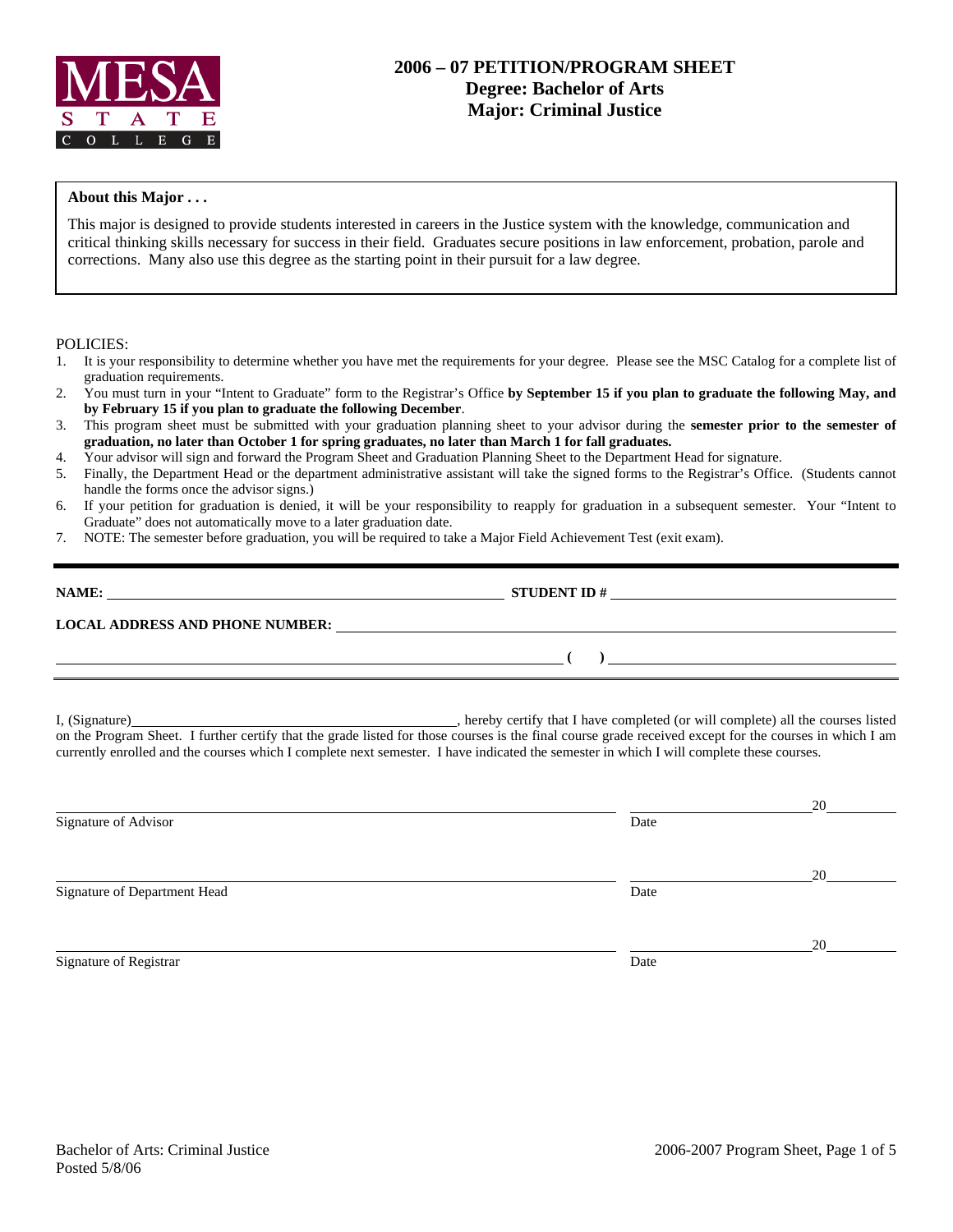- Must earn 120 semester hours and meet the academic residency requirements to earn a baccalaureate degree at Mesa State College.
- Must earn a minimum of 40 semester hours in upper division courses (i.e., 300-level and 400-level courses).
- A cumulative grade point average of 2.0 or higher must be maintained for all courses taken and for all courses in the major.
- When filling out this program sheet a course can only be used once, i.e., no double counting is allowed between categories.
- Excess KINA/HPWE courses beyond the two required and pre-collegiate courses (usually numbered below 100) cannot be used for graduation.
- All degree requirements must be completed as described. Any exceptions or substitutions must be recommended in advance by the faculty advisor and approved by the Department Head.
- It is recommended that students work closely with a faculty advisor when selecting courses and scheduling classes prior to registration.
- Students are required to participate in exit examinations or other programs deemed necessary to comply with the college accountability requirement.

General Education Requirements (Minimum of 33 semester hours) See the M.S.C. catalog for the list of courses that meet the general education categories.

| Trns/Subs<br>No.<br>Credit<br>Grade<br>Course<br>Term<br>Year                       | Trns/Subs<br>No.<br>Credit<br>Course<br>Grade<br>Term<br>Year                                         |  |  |  |  |  |  |
|-------------------------------------------------------------------------------------|-------------------------------------------------------------------------------------------------------|--|--|--|--|--|--|
| English: ENGL 111 and 112 (6 semester hours, must receive a grade                   | Social and Behavioral Sciences: (6 Semester Hours)                                                    |  |  |  |  |  |  |
| of "C" or higher, must be completed by the time the student has 60                  |                                                                                                       |  |  |  |  |  |  |
| semester hours.)                                                                    |                                                                                                       |  |  |  |  |  |  |
| *ENGL                                                                               |                                                                                                       |  |  |  |  |  |  |
| *ENGL                                                                               | Fine Arts: (3 semester hours)                                                                         |  |  |  |  |  |  |
| *ENGL 129, Honors English, may be substituted for ENGL 111 and ENGL                 |                                                                                                       |  |  |  |  |  |  |
| 112. Must earn a grade of "C" or better. May need to take additional electives.     |                                                                                                       |  |  |  |  |  |  |
| Math: MATH 110 or higher (3 semester hours, must receive a grade                    | Natural Sciences: (6 semester hours)                                                                  |  |  |  |  |  |  |
| of "C" or better, must be completed by the time the student has 60                  | (At least one course must include a lab)                                                              |  |  |  |  |  |  |
| semester hours.)                                                                    |                                                                                                       |  |  |  |  |  |  |
| <b>MATH</b>                                                                         |                                                                                                       |  |  |  |  |  |  |
| Humanities: (6 semester hours)                                                      |                                                                                                       |  |  |  |  |  |  |
|                                                                                     | <b>Applied Studies:</b> (3 semester hours)                                                            |  |  |  |  |  |  |
|                                                                                     |                                                                                                       |  |  |  |  |  |  |
|                                                                                     |                                                                                                       |  |  |  |  |  |  |
| Other Requirements (9 semester hours)                                               |                                                                                                       |  |  |  |  |  |  |
| Kinesiology: (3 Semester Hours)                                                     | <b>Bachelor of Arts Degree Distinction:</b> (6 semester hours)                                        |  |  |  |  |  |  |
| Trns/Subs<br>No.<br>Credit<br>Term<br>Course<br>Grade<br>Year                       | (Two consecutive classes in the same foreign language.)                                               |  |  |  |  |  |  |
| <b>KINE/HPWA</b><br>100<br>$\overline{1}$                                           | Course<br>No.<br>Credit<br>Grade<br>Term<br>Trns/Subs<br>Year                                         |  |  |  |  |  |  |
| <b>KINA/HPWE</b><br>1                                                               | $\overline{3}$<br>FLA                                                                                 |  |  |  |  |  |  |
| <b>KINA/HPWE</b><br>$\mathbf{1}$                                                    | $\overline{3}$<br><b>FLA</b>                                                                          |  |  |  |  |  |  |
| See the M.S.C. catalog for the list of approved KINA/HPWE/Selected DANC<br>courses. | (FLAS 114 & 115 will <b>NOT</b> fulfill this requirement.) (Must receive a grade of "C" or<br>above.) |  |  |  |  |  |  |
| <b>Criminal Justice Major Requirements (48 Semester Hours)</b>                      |                                                                                                       |  |  |  |  |  |  |
| Credit<br>Trns/Subs<br>No.<br>Grade<br>Course<br>Term<br>Year                       | Credit<br>Trns/Subs<br>Course<br>No.<br>Grade<br>Term<br>Year                                         |  |  |  |  |  |  |
| <b>ADJU</b><br>201<br>$\overline{3}$                                                | ADJU<br>420<br>$\mathbf{3}$                                                                           |  |  |  |  |  |  |
| <b>ADJU</b><br>301<br>$\frac{3}{2}$                                                 | <b>ADJU</b><br>$\overline{\phantom{0}3}$<br>490                                                       |  |  |  |  |  |  |
| <b>ADJU</b><br>$\overline{3}$<br>310                                                | <b>STAT</b><br>$\overline{3}$<br>200                                                                  |  |  |  |  |  |  |
| <b>ADJU</b><br>320<br>$\mathbf{3}$                                                  | <b>PSYC</b><br>$\mathbf{3}$<br>410                                                                    |  |  |  |  |  |  |
| Continued on page 3                                                                 |                                                                                                       |  |  |  |  |  |  |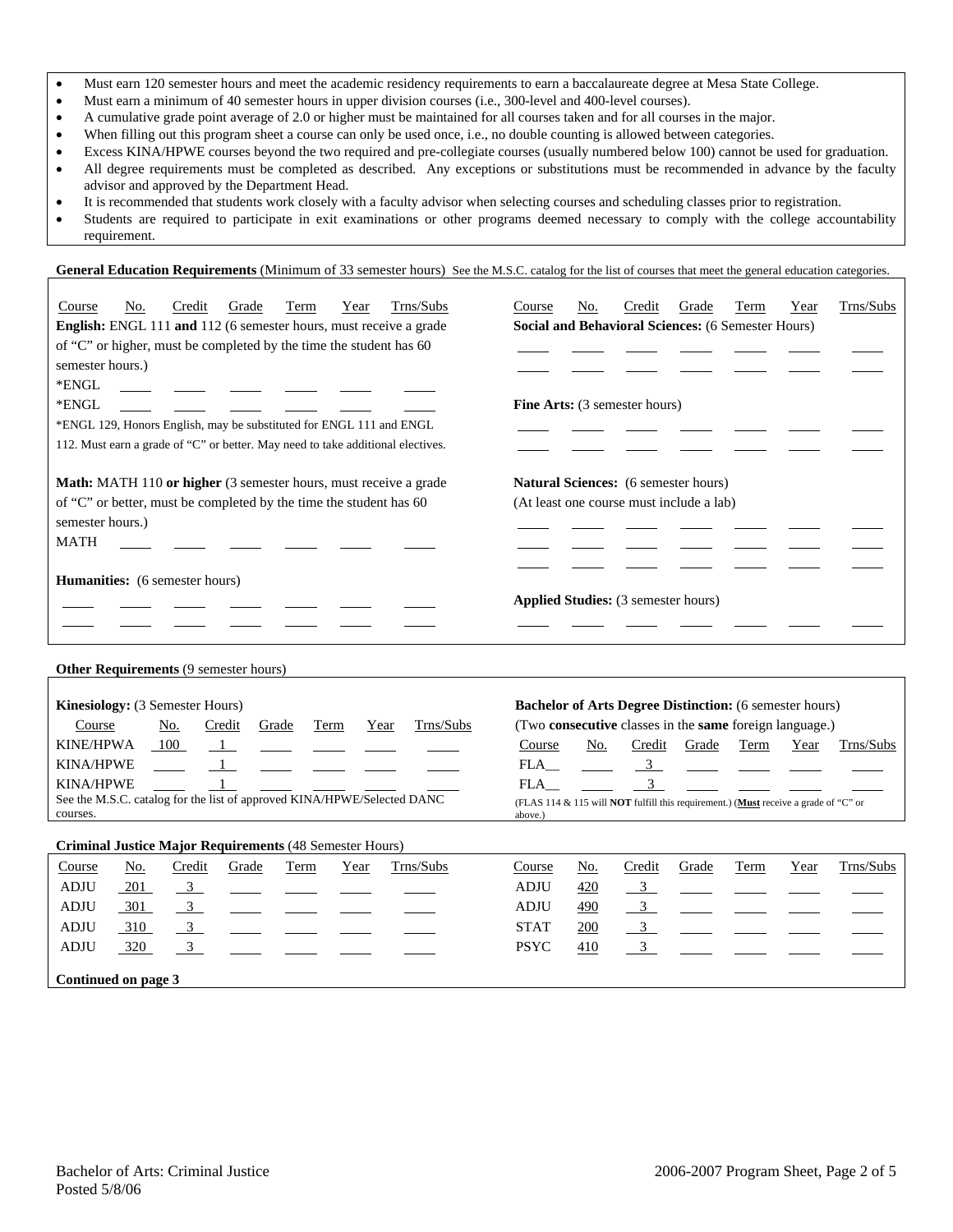| Continued from page 2 |            |                                                                         |       |      |      |           |             |            |                         |       |      |      |           |
|-----------------------|------------|-------------------------------------------------------------------------|-------|------|------|-----------|-------------|------------|-------------------------|-------|------|------|-----------|
| Course                | <u>No.</u> | Credit                                                                  | Grade | Term | Year | Trns/Subs | Course      | <u>No.</u> | Credit                  | Grade | Term | Year | Trns/Subs |
| <b>SOCI</b>           | 310        | $\overline{\phantom{0}3}$                                               |       |      |      |           | <b>POLS</b> | 342        | $\overline{\mathbf{3}}$ |       |      |      |           |
| <b>SOCO</b>           | 301        | $\frac{3}{2}$                                                           |       |      |      |           | <b>POLS</b> | 412        | $\frac{3}{2}$           |       |      |      |           |
| <b>SOCO</b>           | 316        | $\frac{3}{2}$                                                           |       |      |      |           | <b>POLS</b> | 453        | $\overline{\mathbf{3}}$ |       |      |      |           |
| <b>SOCO</b>           | 330        | $\overline{\mathbf{3}}$                                                 |       |      |      |           | $\Omega$    |            |                         |       |      |      |           |
| <b>POLS</b>           | 328        | $\overline{\mathbf{3}}$                                                 |       |      |      |           | <b>SOCO</b> | 400        | 3                       |       |      |      |           |
|                       |            | <b>Criminal Justice Electives</b> (6 Semester Hours) See list on page 4 |       |      |      |           |             |            |                         |       |      |      |           |
| Course                | No.        | Credit                                                                  | Grade | Term | Year | Trns/Subs | Course      | No.        | Credit                  | Grade | Term | Year | Trns/Subs |
|                       |            |                                                                         |       |      |      |           |             |            |                         |       |      |      |           |

**Electives** (All college level courses appearing on your final transcript, **not listed above** that will bring your total semester hours to 120 hours. Excludes KINA/HPWE activity courses.) (24 semester hours.)

| Course | No. | Credit Grade Term |  | Year Trns/Subs | Course | No. |  |  | Credit Grade Term Year Trns/Subs |
|--------|-----|-------------------|--|----------------|--------|-----|--|--|----------------------------------|
|        |     |                   |  |                |        |     |  |  |                                  |
|        |     |                   |  |                |        |     |  |  |                                  |
|        |     |                   |  |                |        |     |  |  |                                  |
|        |     |                   |  |                |        |     |  |  |                                  |
|        |     |                   |  |                |        |     |  |  |                                  |
|        |     |                   |  |                |        |     |  |  |                                  |
|        |     |                   |  |                |        |     |  |  |                                  |
|        |     |                   |  |                |        |     |  |  |                                  |

## **GRADUATION INFORMATION**

See the "Undergraduate Graduation Requirements" in the Mesa State College catalog for additional graduation information.

**GENERAL EDUCATION REQUIREMENTS** (Minimum of 33 Semester Hours) See current Mesa State College catalog for list of courses that fulfill the requirements below. If one (or more) of the selections below is required in your major, you must use it to fulfill the major requirement and **make a different selection to meet the general education requirement. The courses may not be used to fulfill both requirements.**

**English – 6** Semester Hours (Must be **completed** before student has 60 semester hours. Must receive grade of "C" or above.) ENGL 111 **and** ENGL 112 **or** ENGL 129 *(by permission)*

**Mathematics – 3** Semester Hours chosen from: MATH 110 **or higher** (Must be **completed** before student has 60 semester hours. Must receive grade of "C" or above.)

**Humanities – 6** semester hours

**Social and Behavioral Sciences – 6** semester hours

**Fine Arts – 3** semester hours

**Natural Sciences – 6** semester hours (At least one course must include a lab.)

**Applied Studies – 3** semester hours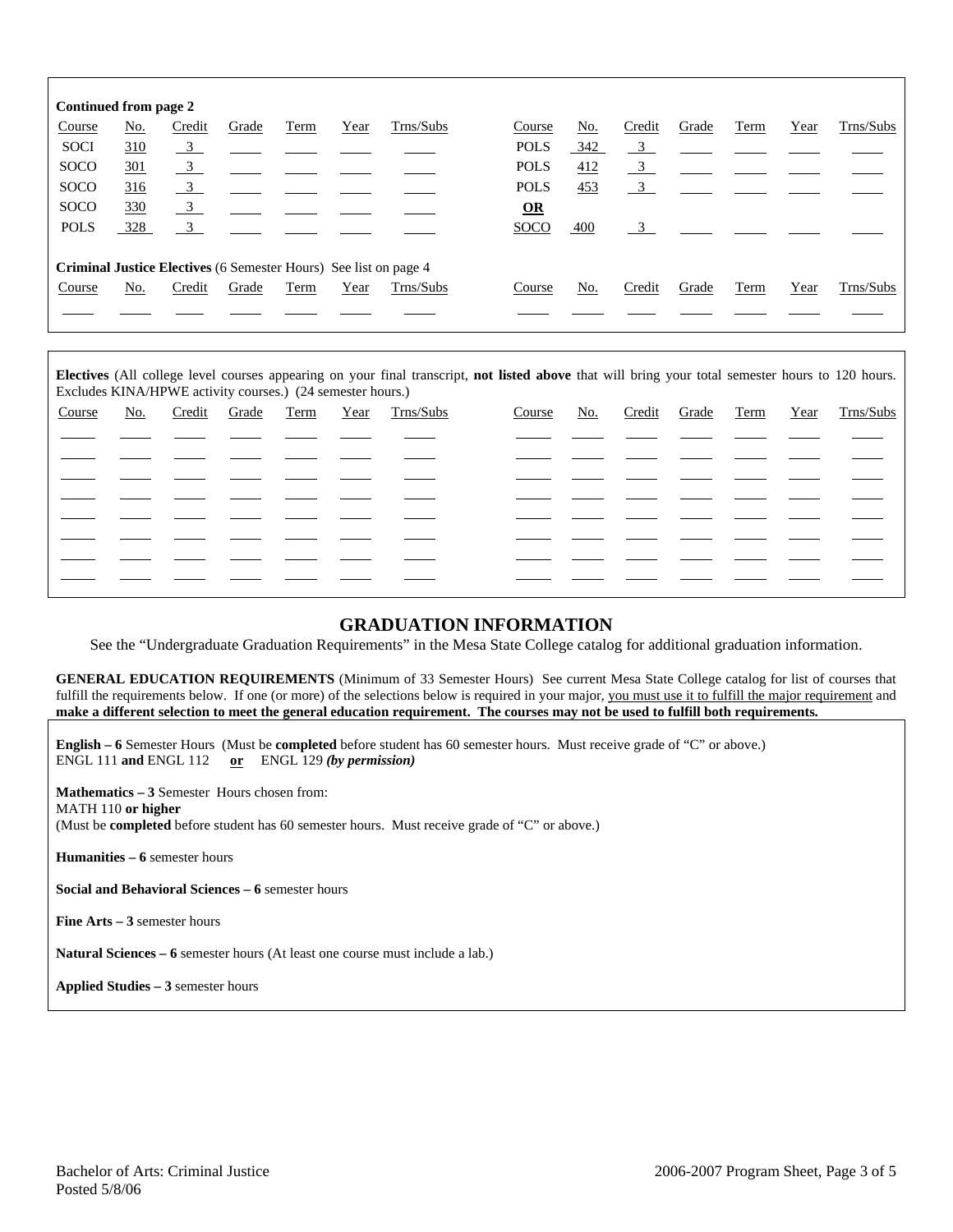#### **OTHER REQUIREMENTS** (9 Semester Hours)

**Kinesiology – 3** Semester Hours Each student must take KINE/HPWA 100 together with two KINA/HPWE/Selected DANC courses. See current catalog for listing. **Degree Distinction – 6** Semester Hours Select from one of the following sequences: FLAF 111 *followed by* FLAF 112 **or** FLAG 111 *followed by* FLAG 112 Or FLAS 111 *followed by* FLAS 112 **or** Two **consecutive** classes in the **same** foreign language. \*(FLAS 114 & 115 will **NOT** fulfill this requirement. **Must** receive a grade of "C" or above in **both** classes.)

**Criminal Justice Core** (48 Semester Hours) ADJU 201 Introduction to Administration of Justice ADJU 301 Justice Procedures ADJU 310 The Police Process ADJU 320 Corrections ADJU 420 Criminal Law ADJU 490 Capstone Course STAT 200 Probability and Stats PSYC 410 Drugs and Human Behavior SOCI 310 Methods of Social Research SOCO 301 Introduction to Human Services SOCO 316 Social Inequality SOCO 330 Crime and Delinquency POLS 328 The American Court System POLS 342 Public Administration POLS 412 Constitutional Law **\* POLS 453** Political Theory: Modern **OR SOCO 400 Classical Social Theory Criminal Justice Electives** (6 credits) **Two courses selected from:**  ADJU 496 Topics ADJU 499 Internship

- PSYC 320 Social Psychology POLS 236 State and Local Government
- POLS 261 Comparative Politics
- SOCO 264 Social Problems
- ANTH 201 Cultural Anthropology
- POLS 453 Political Theory: Modern
- **SOCO 400 Classical Social Theory**
- **\*** One of these two courses must be used for the Criminal Justice Core. The other one may be used as a selection to meet Elective requirements.

#### **General Electives: 24 Semester Hours.**

Students are required to participate in exit examinations or other programs deemed necessary to comply with the college accountability requirement. All degree requirements must be completed as described above. Any exceptions or substitutions must be recommended in advance by the faculty advisor and approved by the Department Head.